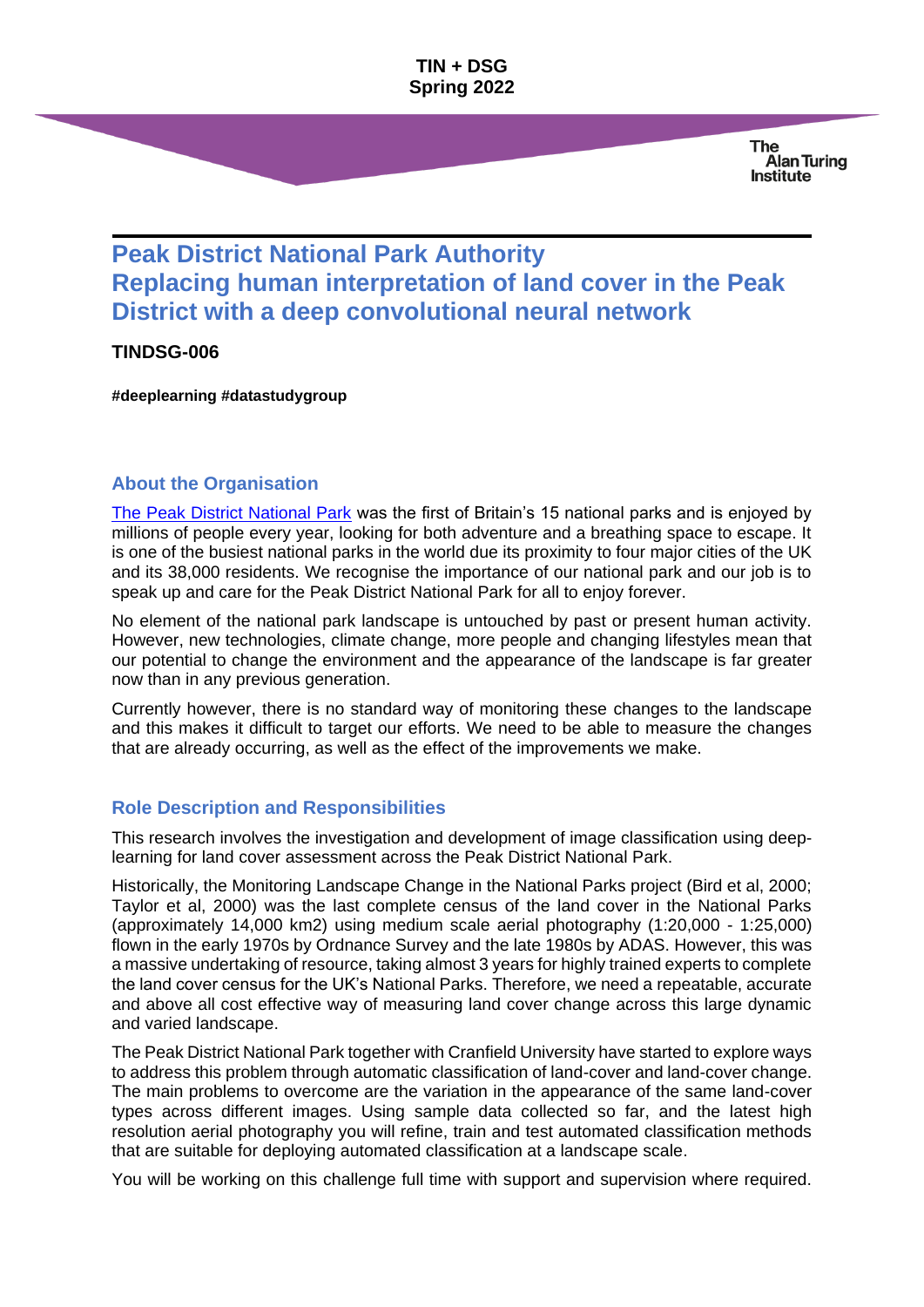# **TIN + DSG Spring 2022**

Your responsibilities will include:

- Solving challenging business problems using advanced machine learning methods such as Deep Learning and quantitative analytics.
- Cleaning, aggregating and interpreting data in preparation for analysis.
- Extract information from aerial photography and satellite imagery.
- Explore the latest technology approaches as applied to this problem and contribute new methodological approaches where possible.
- Use open-source software tools and Python for image classification.

# **Expected Outcomes**

- Development of, and implementation of a state-of-the-art model for assessing landcover in the context of replacing human visual interpretation.
- Production of an academic paper which documents the methods developed, results, discussion and recommendations.

The internship will also be instrumental in the preparation of a Data Study Group challenge that will follow on and expand the intern's work with the organisation. The intern will have the opportunity to represent the organization during the Data Study Group.

# **Supervision and Mentorship**

You will be working with and supervised by the Peak District National Park and Cranfield University. National Park staff are experts in managing the landscape and can offer context and wider knowledge about the project through meetings and fieldtrips when required. You will also be directly supervised by Lectures in Remote Sensing from Cranfield University's Centre for Environmental and Agricultural Informatics, accessing their expertise and experience in this field.

# **Ideal Intern**

The ideal candidate should have:

- An interest in physics, earth observation or image analysis
- Practical experience of coding in Python.
- Knowledge of machine learning modelling techniques and neural networks
- You should be experienced in using specialized machine learning tools e.g. Tensorflow, pytorch, sci-kit learn, etc.
- Must demonstrate capacity for reading, understanding and implementing new techniques in the field of machine learning as they emerge.
- Strong verbal/written communication & data presentation skills are recommended.

| <b>Start Date:</b>   | September 2022                                                                                                   |
|----------------------|------------------------------------------------------------------------------------------------------------------|
| <b>Duration:</b>     | 6 Months                                                                                                         |
| Location:            | Fully remote working, with potential for meetings at the Peak District<br>National Park and Cranfield University |
| IT:                  | You will be expected to use your own PC, software will be open source                                            |
| <b>Remuneration:</b> | £30,000 $p/a$ pro rata                                                                                           |

# **Internship Logistics**